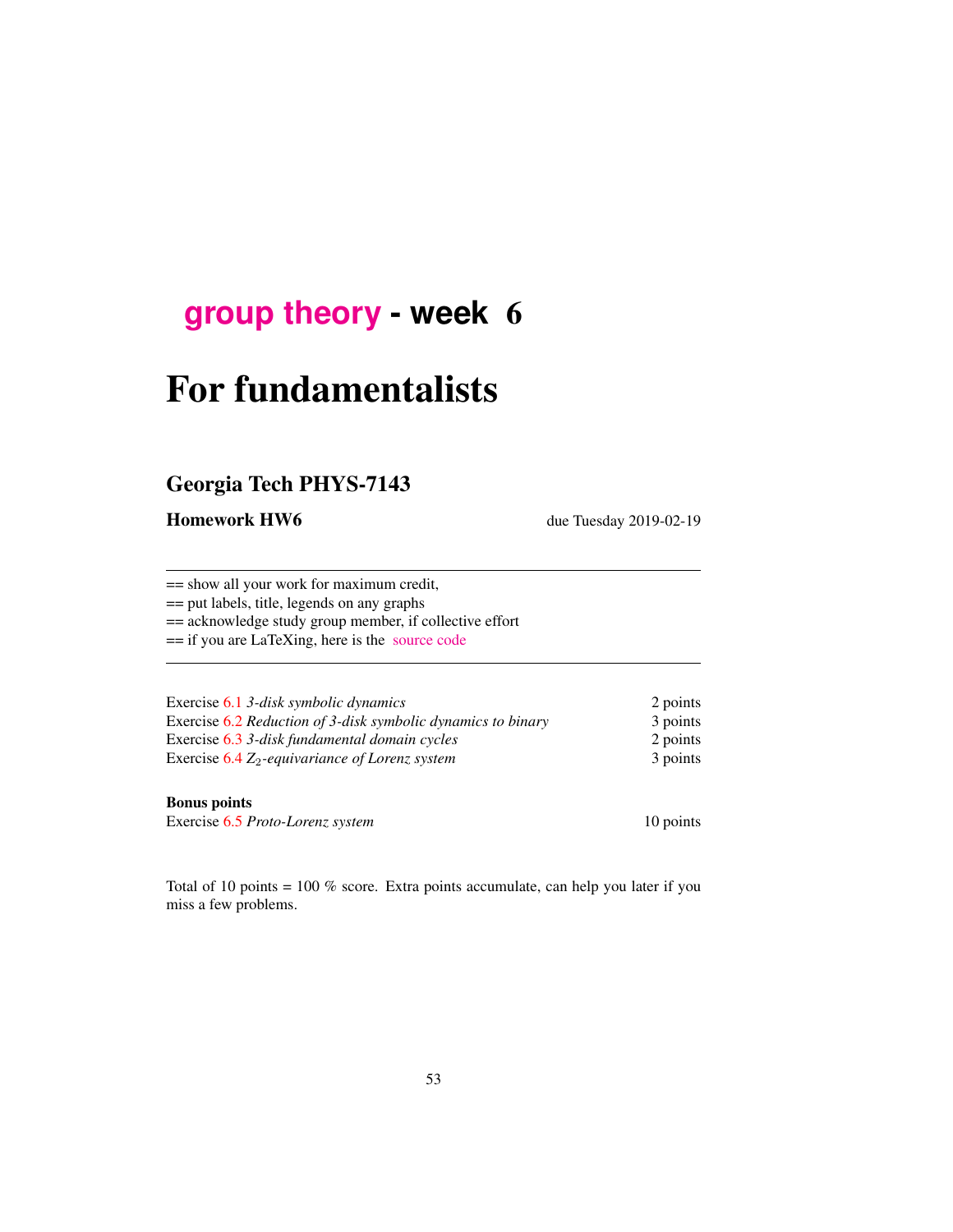#### 2019-02-12 Predrag Lecture 11 Symmetries and dynamics

So far we have covered what any QM fixated Group Theory textbook since 1930's and on covers. Today to turn to what we actually use group theory for *today*, *here*, in Howey, and for that there is no book but [ChaosBook.org.](http://ChaosBook.org)

Many fundamental problems of fluid dynamics and more generally non-linear field theories are studied in experimental settings equipped with symmetries. That is the subject of *dynamical systems theory* (of which classical, quantum and stochastic mechanics and field theories are but specialized branches). We start gently, with perhaps the simplest physical example, the three disk game of pinball.

Read [ChaosBook.org Chapter 10](http://birdtracks.eu/courses/PHYS-7143-19/finiteGr.pdf) *Flips, slides and turns*. There is also [Chaos-](http://birdtracks.eu/courses/PHYS-7143-19/appendSymm.pdf)[Book.org Appendix 10](http://birdtracks.eu/courses/PHYS-7143-19/appendSymm.pdf) *Discrete symmetries of dynamics* that you probably do not need. You already know much of the material covered in the text, so best to go straight to

example 10.7 *Subgroups, cosets of D*3,

example 11.6 *3-disk game of pinball - symmetry-related orbits*,

example 11.7 *3-disk game of pinball - cycle symmetries*,

example 11.10 *3-disk game of pinball in the fundamental domain*,

and then work your way backward, if there is something you do not understand off the bat..

#### 2019-02-14 Predrag Lecture 12 Fundamental domain

Lorenz flow example. Read [ChaosBook.org Chapter 11](http://birdtracks.eu/courses/PHYS-7143-19/discrete.pdf) *World in a mirror*. Maybe start with example 10.6 *Equivariance of the Lorenz flow*, example 11.8 *Desymmetrization of Lorenz flow*, and then work your way back if needed.

The reading and the homework for this week, is augmented by - if you find that helpful - by 'live' online blackboard lectures: [click here.](http://chaosbook.org/course1/Course1w4.html)

#### 6.1 Thoughts

How I think of the fundamental domain is explained in my online lectures, [Week 14,](http://chaosbook.org/course1/Course2w14.html) in particular the snippet [Regular representation of permuting tiles.](http://www.youtube.com/embed/SnBUkUqsWTU)

The basic insight is that if the symmetry and dynamics commute, one can implement the stratification of the state space by the symmetry first, paying no heed to the dynamics. In arbitrary coordinates, the state space is a stratified by a jumble of group orbits. It is an 'orbitfold', in the sense that it also contains subspaces on which group orbits are of the dimension of a symmetry subgroup, with the group action on invariant subspaces trivial, and on which group orbits are points.

On the linear level, the natural stratification is implemented by decomposing the state space into irreps of the symmetry group. This is a linear reshuffling of coordinates that makes the action of the symmetry operators as simple as possible. Mentally, you can think of new basis vectors as eigenvectors of the symmetry operators (Fourier modes, spherical eigenfunctions, etc.) The nonlinear terms in dynamical equations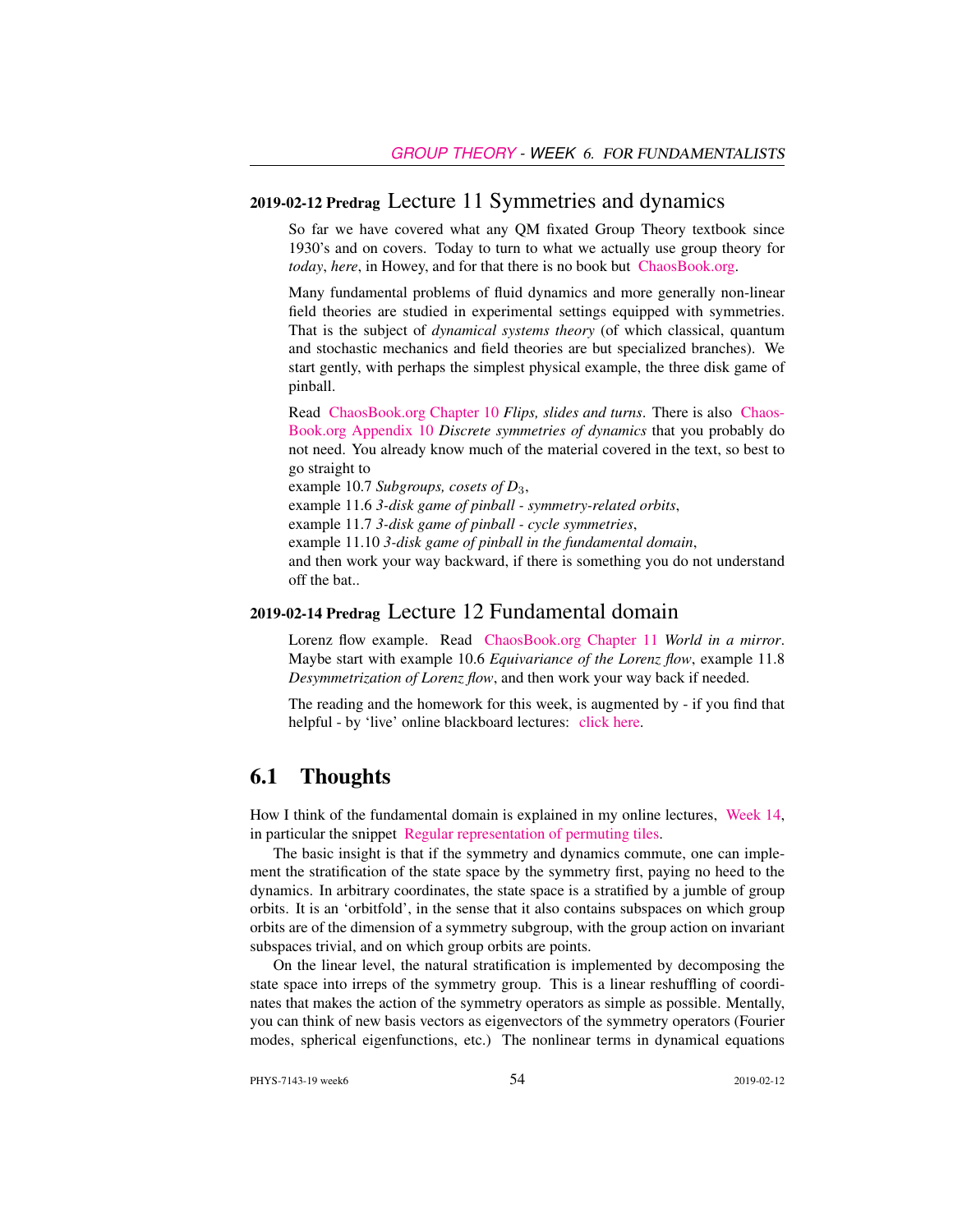jumble everything up. They are re-expressed in this basis using Kronecker-product decompositions into sums over products of irreps.

Unfortunately - if I had more time, that would have been shorter, this goes on and on, ChaosBook course 2, [Week 15,](http://chaosbook.org/course1/Course2w15.html) lecture *29. Discrete symmetry factorization*.

Alvin Heng What do the parameters  $\sigma$ ,  $\rho$  and b stand for in the Lorenz equations (6.4)?

Predrag The short answer is the truncation of the Navier-Stokes that leads to Lorenz equations is so drastic that they have no longer any physical meaning; in his 1963 paper [13] Lorenz played with the parameters until he empirically found an interesting example of deterministic chaos. Since then, applied mathematicians have reverse-engineered various physical systems to find situations where parameters  $\sigma$ ,  $\rho$  and b mean something, see remark 6.1 (copied to here from [ChaosBook.org\)](http://ChaosBook.org). The discrete symmetry of the original Navier-Stokes system ('left' is as good as 'right') happened to survive the drastic truncation from  $10^5$ Fourier modes (for physically accurate simulations) to 3. I prefer to teach nonlinear dynamics using the Rössler system, precisely because it has no discrete symmetry, just chaos.

#### 6.2 ChaosBook notes

Copied here are a few snippets from this week's lecture notes, needed here just because exercises refer to them - read the full lecture notes instead.

**Definition:** Flow invariant subspace. A typical point in fixed-point subspace  $\mathcal{M}_H$ moves with time, but, due to equivariance

$$
f(gx) = gf(x),\tag{6.1}
$$

its trajectory  $x(t) = f^t(x)$  remains within  $f(\mathcal{M}_H) \subseteq \mathcal{M}_H$  for all times,

$$
hf^{t}(x) = f^{t}(hx) = f^{t}(x), \quad h \in H,
$$
\n(6.2)

i.e., it belongs to a *flow invariant subspace*. This suggests a systematic approach to seeking compact invariant solutions. The larger the symmetry subgroup, the smaller  $\mathcal{M}_H$ , easing the numerical searches, so start with the largest subgroups H first.

We can often decompose the state space into smaller subspaces, with group acting within each 'chunk' separately:

**Definition: Invariant subspace.**  $\mathcal{M}_\alpha \subset \mathcal{M}$  is an *invariant* subspace if

$$
\{\mathcal{M}_{\alpha} \mid gx \in \mathcal{M}_{\alpha} \text{ for all } g \in G \text{ and } x \in \mathcal{M}_{\alpha}\}.
$$
 (6.3)

 $\{0\}$  and M are always invariant subspaces. So is any Fix  $(H)$  which is point-wise invariant under action of G.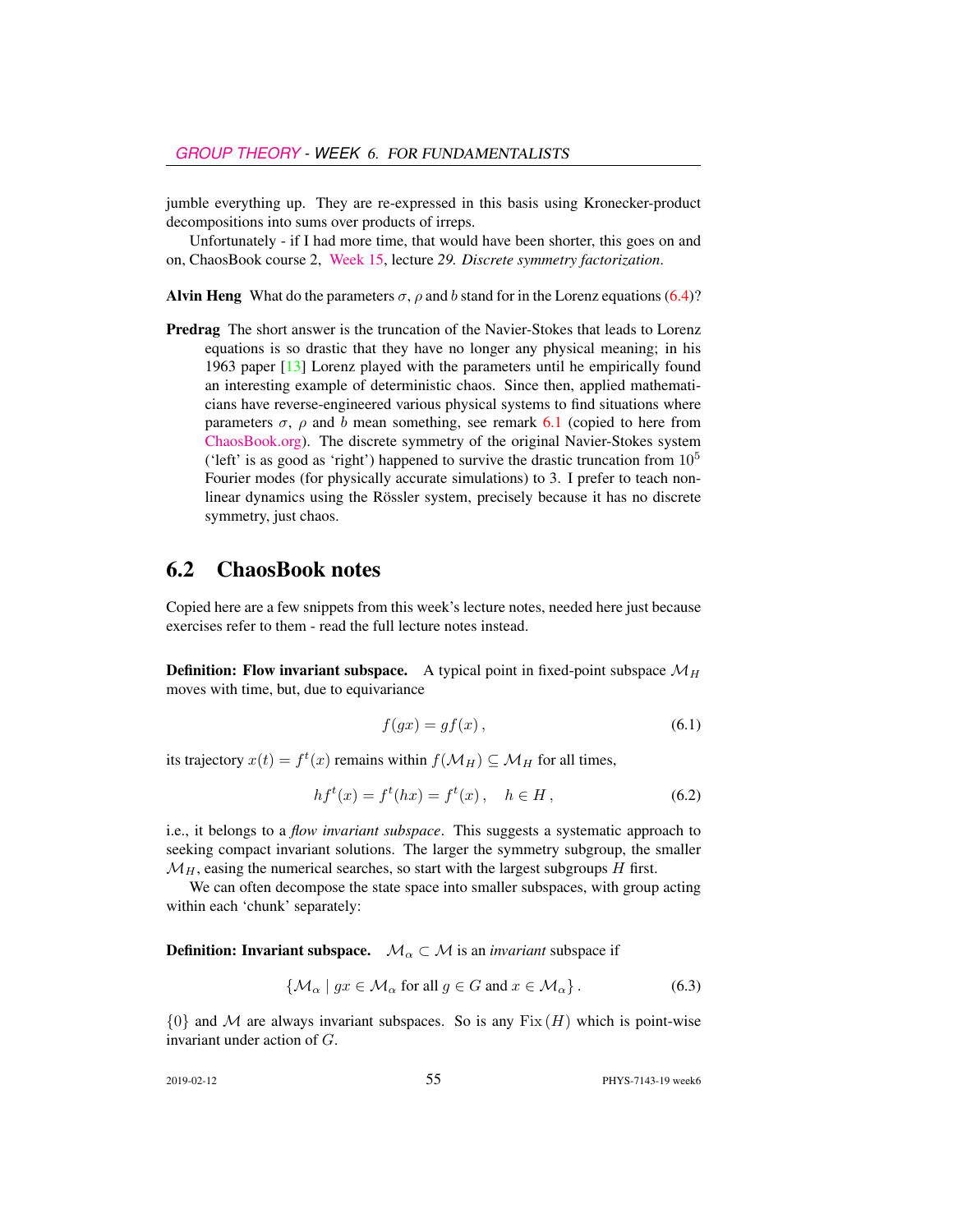

Figure 6.1: (a) The pair of full-space 9-cycles, the counter-clockwise  $\overline{121232313}$  and the clockwise  $\overline{131323212}$  correspond to (b) one fundamental domain 3-cycle  $\overline{001}$ .

**Definition: Irreducible subspace.** A space  $\mathcal{M}_{\alpha}$  whose only invariant subspaces under the action of G are  $\{0\}$  and  $\mathcal{M}_{\alpha}$  is called *irreducible*.

**Example** 6.1. *Equivariance of the Lorenz flow. The velocity field in Lorenz equations [13]*

$$
\begin{bmatrix} \dot{x} \\ \dot{y} \\ \dot{z} \end{bmatrix} = \begin{bmatrix} \sigma(y-x) \\ \rho x - y - xz \\ xy - bz \end{bmatrix} = \begin{pmatrix} -\sigma & \sigma & 0 \\ \rho & -1 & 0 \\ 0 & 0 & -b \end{pmatrix} \begin{bmatrix} x \\ y \\ z \end{bmatrix} + \begin{bmatrix} 0 \\ -xz \\ xy \end{bmatrix}
$$
(6.4)

 $i$ **s** equivariant under the action of cyclic group  $Z_2 = \{e, C^{1/2}\}$  acting on  $\mathbb{R}^3$  by a  $\pi$  rotation *about the* z *axis,*

$$
C^{1/2}(x, y, z) = (-x, -y, z). \tag{6.5}
$$

**Example** 6.2. *Desymmetrization of Lorenz flow: (continuation of example 6.1) Lorenz equation (6.4)* is equivariant under (6.5), the action of order-2 group  $Z_2 = \{e, C^{1/2}\},$ where  $C^{1/2}$  is  $[x, y]$ -plane, half-cycle rotation by  $\pi$  about the *z*-axis:

$$
(x, y, z) \to C^{1/2}(x, y, z) = (-x, -y, z).
$$
 (6.6)

 $(C^{1/2})^2 = 1$  condition decomposes the state space into two linearly irreducible sub*spaces*  $M = M^+ \oplus M^-$ , the *z*-axis  $M^+$  and the  $[x, y]$  plane  $M^-$ , with projection *operators onto the two subspaces given by*

$$
\mathbf{P}^{+} = \frac{1}{2}(1 + C^{1/2}) = \begin{pmatrix} 0 & 0 & 0 \\ 0 & 0 & 0 \\ 0 & 0 & 1 \end{pmatrix}, \quad \mathbf{P}^{-} = \frac{1}{2}(1 - C^{1/2}) = \begin{pmatrix} 1 & 0 & 0 \\ 0 & 1 & 0 \\ 0 & 0 & 0 \end{pmatrix}. \tag{6.7}
$$

*so*

$$
\begin{pmatrix}\n\dot{x}_{-} \\
\dot{y}_{-}\n\end{pmatrix} = \begin{pmatrix}\n-\sigma & \sigma \\
\rho & -1\n\end{pmatrix}\n\begin{pmatrix}\nx_{-} \\
y_{-}\n\end{pmatrix} + \begin{pmatrix}\n0 \\
-zx_{-}\n\end{pmatrix}
$$
\n
$$
\dot{z}_{+} = -bz_{+} + \frac{1}{4}(x_{+} + x_{-})(y_{+} + y_{-}),
$$
\n(6.8)

*where*  $z_+ = z$ *.* As  $(\dot{x}_+,\dot{y}_+) = (0,0)$ *, values of*  $(x_+,y_+)$  *are conserved parts of the initial condition. We define the fundamental domain by the (arbitrary) condition*  $\hat{x}_− ≥ 0$ *, and* 

PHYS-7143-19 week6 2019-02-12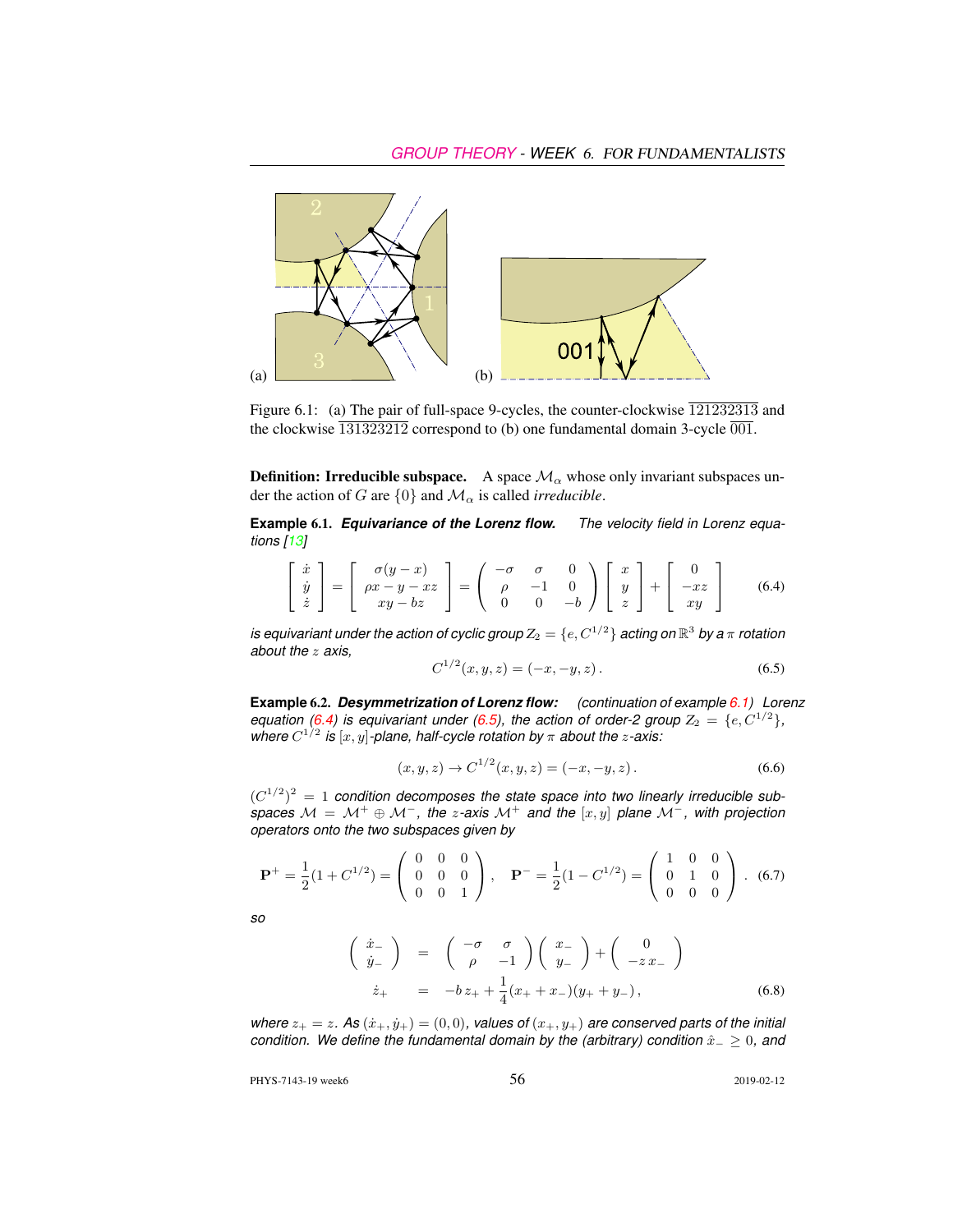Table  $6.1$ :  $D_3$  correspondence between the binary labeled fundamental domain prime cycles  $\tilde{p}$  and the full 3-disk ternary labeled cycles p, together with the  $D_3$  transformation that maps the end point of the  $\tilde{p}$  cycle into the irreducible segment of the  $p$  cycle. White spaces in the above ternary sequences mark repeats of the irreducible segment; for example, the full space 12-cycle 1212 3131 2323 consists of 1212 and its symmetry related segments 3131, 2323. The multiplicity of p cycle is  $m_p = 6n_{\tilde{p}}/n_p$ . The shortest pair of fundamental domain cycles related by time reversal (but no spatial symmetry) are the 6-cycles  $\overline{001011}$  and  $\overline{001101}$ .

| $\tilde{p}$ | $\boldsymbol{p}$  | $\mathbf{g}_{\tilde{p}}$ | $\tilde{p}$ | $\boldsymbol{p}$      | $\mathbf{g}_{\tilde{p}}$ |
|-------------|-------------------|--------------------------|-------------|-----------------------|--------------------------|
| $\theta$    | 12                | $\sigma_{12}$            | 000001      | 121212131313          | $\sigma_{23}$            |
|             | 123               | C                        | 000011      | 121212313131232323    | $C^2$                    |
| 01          | 1213              | $\sigma_{23}$            | 000101      | 121213                | $\epsilon$               |
| 001         | 121 232 313       | $\overline{C}$           | 000111      | 121213212123          | $\sigma_{12}$            |
| 011         | 121323            | $\sigma_{13}$            | 001011      | 121232 131323         | $\sigma_{23}$            |
| 0001        | 1212 1313         | $\sigma_{23}$            | 001101      | 121231323213          | $\sigma_{13}$            |
| 0011        | 121231312323      | $C^2$                    | 001111      | 121231 232312 313123  | C                        |
| 0111        | 12132123          | $\sigma_{12}$            | 010111      | 121312313231232123    | $C^2$                    |
| 00001       | 12121 23232 31313 | $\mathcal{C}$            | 011111      | 121321323123          | $\sigma_{13}$            |
| 00011       | 1212132323        | $\sigma_{13}$            | 0000001     | 121212123232323131313 | $\mathcal{C}$            |
| 00101       | 12123 21213       | $\sigma_{12}$            | 0000011     | 12121213232323        | $\sigma_{13}$            |
| 00111       | 12123             | $\epsilon$               | 0000101     | 12121232121213        | $\sigma_{12}$            |
| 01011       | 121312321231323   | $\mathcal{C}$            | 0000111     | 1212123               | $\epsilon$               |
| 01111       | 1213213123        | $\sigma_{23}$            | .           | $\cdots$              | .                        |

*whenever exits the domain,we replace the function dependence by the corresponding fundamental domain coordinates,*

$$
(x_-, y_-) = C^{1/2}(\hat{x}_-, \hat{y}_-) = (-\hat{x}_-, -\hat{y}_-) \quad \text{if} \quad x_- < 0 \,,
$$

and record that we have applied  $C^{1/2}$  (that is the 'reconstruction equation' in the case of *a discrete symmetry). When we integrate (6.8), the trajectory coordinates*  $(\hat{x}_-(t), \hat{y}_-(t))$ *are discontinuous whenever the trajectory crosses the fundamental domain border. That, however, we do not care about - the only thing we need are the Poincaré section points and the Poincaré return map in the fundamental domain.*

*Poincaré section hypersurface can be specified implicitly by a single condition, through a function*  $U(x)$  *that is zero whenever a point* x *is on the Poincaré section,* 

$$
\hat{x} \in \mathcal{P} \quad \text{iff} \quad U(\hat{x}) = 0 \,. \tag{6.9}
$$

*In order that there is only one copy of the section in the fundamental domain, this condition has to be invariant,*  $U(g\hat{x}) = U(\hat{x})$  *for*  $g \in G$ *, or, equivalently, the normal to it has to be equivariant*

$$
\partial_j U(g\hat{x}) = g\partial_j U(\hat{x}) \quad \text{for} \quad g \in G. \tag{6.10}
$$

*There are two kinds of compact (finite-time) orbits. Periodic orbits*  $x(T_p) = x(T_p)$ are either self dual under rotation  $C^{1/2}$ , or appear in pairs related by  $C^{1/2}$ ; in the funda*mental domain there is only one copy*  $\hat{x}(T_p) = \hat{x}(T_p)$  *of each. Relative periodic orbits (or 'pre-periodic orbits')*  $\hat{x}(T_p) = C^{1/2}x(T_p)$  *they are periodic orbits.* 

As the flow is  $Z_2$ -invariant, so is its linearization  $\dot{x} = Ax$ . Evaluated at  $E_0$ , A com*mutes with*  $C^{1/2}$ , and the  $E_0$  stability matrix A decomposes into  $[x, y]$  and z blocks.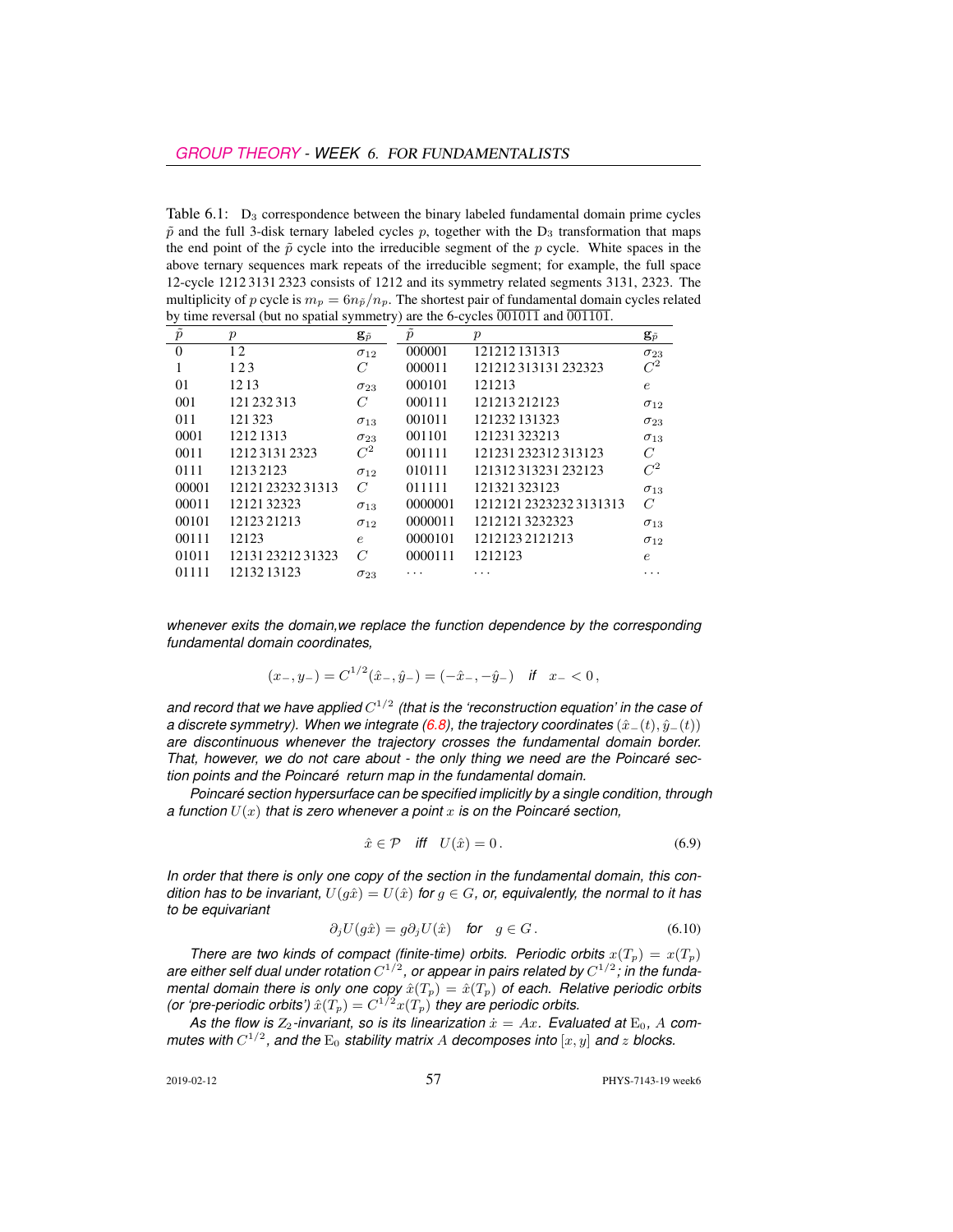

Figure 6.2: (a) Lorenz flow cut by  $y = x$  Poincaré section plane P through the z axis and both  $E_{1,2}$  equilibria. Points where flow pierces into section are marked by dots. To aid visualization of the flow near the  $E_0$  equilibrium, the flow is cut by the second Poincaré section,  $\mathcal{P}'$ , through  $y = -x$  and the z axis. (b) Poincaré sections  $\mathcal P$  and  $\mathcal P'$ laid side-by-side. (E. Siminos)

*The 1-dimensional* M<sup>+</sup> *subspace is the fixed-point subspace, with the* z*-axis points left* point-wise invariant *under the group action*

$$
\mathcal{M}^+ = \text{Fix}\,(Z_2) = \{x \in \mathcal{M} \mid g \, x = x \text{ for } g \in \{e, C^{1/2}\}\}\tag{6.11}
$$

*(here*  $x = (x, y, z)$  *is a 3-dimensional vector, not the coordinate x).* A  $Z_2$ -fixed point  $x(t)$ *in* Fix  $(Z_2)$  *moves with time, but according to (6.2) remains within*  $x(t) \in \text{Fix } (Z_2)$  *for all times; the subspace*  $\mathcal{M}^+$  = Fix ( $Z_2$ ) *is* flow invariant. In case at hand this jargon is a bit *of an overkill: clearly for*  $(x, y, z) = (0, 0, z)$  *the full state space Lorenz equation (6.4) is reduced to the exponential contraction to the*  $E_0$  *equilibrium,* 

$$
\dot{z} = -bz \,. \tag{6.12}
$$

*However, for higher-dimensional flows the flow-invariant subspaces can be high-dimensional, with interesting dynamics of their own. Even in this simple case this subspace plays an important role as a topological obstruction: the orbits can neither enter it nor exit it, so the number of windings of a trajectory around it provides a natural, topological symbolic dynamics.*

*The*  $M^-$  *subspace is, however,* not *flow-invariant, as the nonlinear terms*  $\dot{z} = xy-bz$ *in the Lorenz equation (6.4) send all initial conditions within*  $\mathcal{M}^- = (x(0), y(0), 0)$  *into the full,*  $z(t) \neq 0$  *state space*  $M/M^+$ .

*By taking as a Poincaré section any* C 1/2 *-equivariant, non-self-intersecting surface that contains the* z *axis, the state space is divided into a half-space fundamental domain*  $\tilde{\cal M} = {\cal M} / Z_2$  and its  $180^o$  rotation  $C^{1/2} \tilde{\cal M}$  . An example is afforded by the  ${\cal P}$  plane section *of the Lorenz flow in figure*  $6.2$ . Take the fundamental domain  $\tilde{M}$  to be the half-space *between the viewer and* P*. Then the full Lorenz flow is captured by re-injecting back into*  $\tilde{M}$  *any trajectory that exits it, by a rotation of*  $\pi$  *around the*  $z$  *axis.* 

*As any such* C 1/2 *-invariant section does the job, a choice of a 'fundamental domain' is here largely mater of taste. For purposes of visualization it is convenient to make*

PHYS-7143-19 week6 58 2019-02-12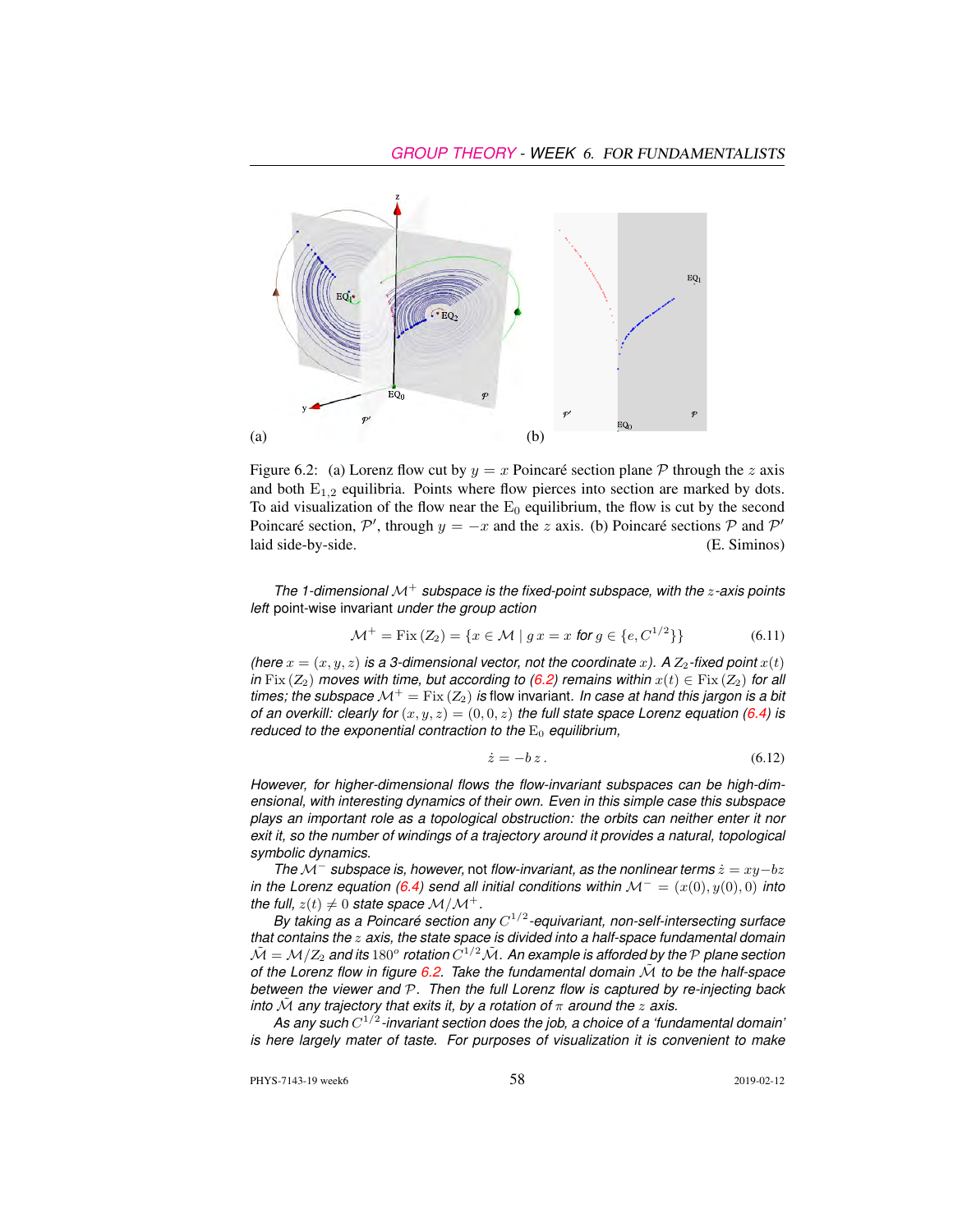

Figure 6.3: (a) Lorenz attractor plotted in  $[\hat{x}, \hat{y}, z]$ , the doubled-polar angle coordinates (6.13), with points related by  $\pi$ -rotation in the  $[x, y]$  plane identified. Stable eigenvectors of E<sub>0</sub>:  $e^{(3)}$  and  $e^{(2)}$ , along the z axis (6.12). Unstable manifold orbit  $W^u(\text{E}_0)$ (green) is a continuation of the unstable  $e^{(1)}$  of  $E_0$ . (b) Blow-up of the region near  $E_1$ : The unstable eigenplane of  $E_1$  defined by  $\text{Re} e^{(2)}$  and  $\text{Im} e^{(2)}$ , the stable eigenvector  $e^{(3)}$ . The descent of the  $E_0$  unstable manifold (green) defines the innermost edge of the strange attractor. As it is clear from (a), it also defines its outermost edge. (E. Siminos)

*the double-cover nature of the full state space by*  $\tilde{M}$  *explicit, through any state space redefinition that maps a pair of points related by symmetry into a single point. In case at hand, this can be easily accomplished by expressing*  $(x, y)$  *in polar coordinates*  $(x, y) =$  $(r \cos \theta, r \sin \theta)$ *, and then plotting the flow in the 'doubled-polar angle representation:'* 

$$
(\hat{x}, \hat{y}, z) = (r \cos 2\theta, r \sin 2\theta, z) = ((x^2 - y^2)/r, 2xy/r, z), \tag{6.13}
$$

*as in figure*  $6.2$  (a). In contrast to the original G-equivariant coordinates  $[x, y, z]$ , the *Lorenz flow expressed in the new coordinates*  $[\hat{x}, \hat{y}, z]$  *is G*-invariant. In this representa*tion the*  $\tilde{M} = M/Z_2$  *fundamental domain flow is a smooth, continuous flow, with (any choice of) the fundamental domain stretched out to seamlessly cover the entire*  $[\hat{x}, \hat{y}]$ *plane.*

*(E. Siminos and J. Halcrow)*

#### **Commentary**

**Remark 6.1.** Lorenz equation. The Lorenz equation (6.4) is the most celebrated early illustration of "deterministic chaos" [13] (but not the first - that honor goes to Dame Cartwright [2] in 1945. Amusingly, Denisov and Ponomarev [5] argue that Ben F. Laposky might have been the first to observe chaotic attractors as early as 1953, which, strictly speaking falls after 1945, even in Russia). Lorenz's 1963 paper, which can be found in reprint collections refs. [4, 9], is a pleasure to read, and it is still one of the best introductions to the physics motivating such models (read more about Lorenz [here\)](http://web.mit.edu/lorenzcenter/about/lorenz.html). The equations, a set of ODEs in  $\mathbb{R}^3$ , exhibit strange attractors.

2019-02-12 59 PHYS-7143-19 week6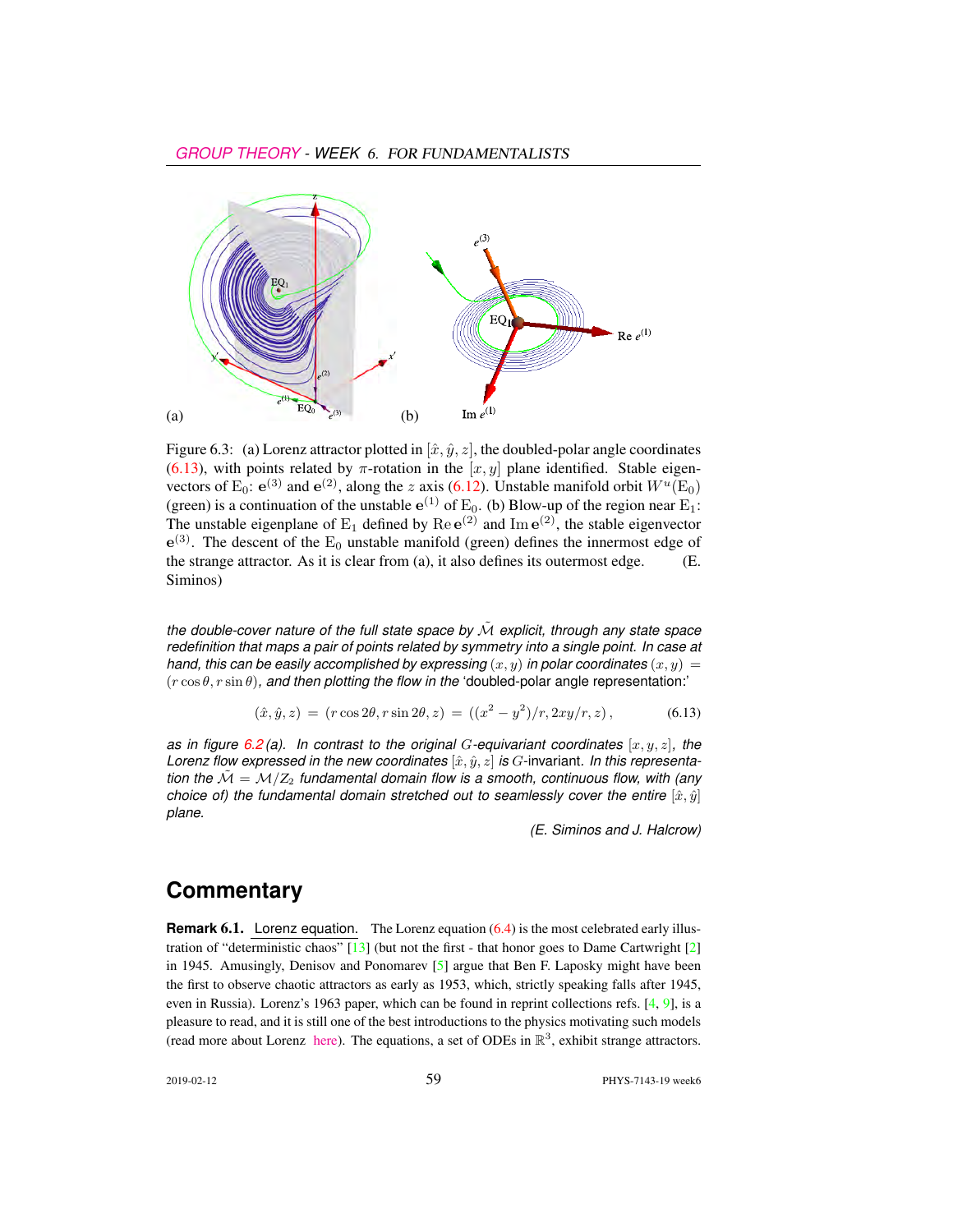W. Tucker  $[20-22]$  has proven rigorously (via interval arithmetic) that the Lorenz attractor is strange for the original parameters (no stable orbits) and that it has a long stable periodic orbit for slightly different parameters. In contrast to the hyperbolic strange attractors such as the weakly perturbed cat map  $\lceil 3 \rceil$ , the Lorenz attractor is structurally unstable. Frøyland  $\lceil 6 \rceil$  has a nice brief discussion of Lorenz flow. Frøyland and Alfsen [7] plot many periodic and heteroclinic orbits of the Lorenz flow; some of the symmetric ones are included in ref. [6]. Guckenheimer-Williams [8] and Afraimovich-Bykov-Shilnikov [1] offer an in-depth discussion of the Lorenz equation. The most detailed study of the Lorenz equation was undertaken by Sparrow [18]. For a geophysics derivation, see Rothman course notes [16]. For a physical interpretation of  $\rho$ as "Rayleigh number," see Jackson [11] and Seydel [17]. The Lorenz truncation to 3 modes, however, is so drastic that the model bears no relation to the geophysical hydrodynamics problem that motivated it. Just for fun, as Lorentz was such a lovable weatherman, in 1972 Willem Malkus constructed [14], by a feat of reverse engineering, a physical system, a ["water wheel",](http://www.math.cornell.edu/~lipa/mec/lesson1.html) popularized by Strogatz [19], that is described by Lorentz equations. You can see it simulated on [wolfram.com,](http://demonstrations.wolfram.com/LorenzsWaterWheel/) and tested experimentally at [http://www.ace.gatech.edu.](http://www.ace.gatech.edu/experiments2/2413/lorenz/fall02/) There is no deep physics in this lovely game, it is but a cute distraction. For detailed pictures of Lorenz invariant manifolds consult Vol II of Jackson [11] and "Realtime visualization of invariant manifolds" by [Ronzan.](https://www.youtube.com/watch?v=pDMUTYHVMzw) The Lorenz attractor is a very thin fractal – as we shall see, stable manifold thickness is of the order  $10^{-4}$  – whose fractal structure has been accurately resolved by D. Viswanath [23, 24]. If you wonder what analytic function theory has to say about Lorenz, check ref. [25]. Modular flows are your thing? E. Ghys and J. Leys have a beautiful [tale](http://www.josleys.com/articles/ams_article/Lorenz3.htm) for you. Refs.  $[12, 15]$  might also be of interest.

#### 6.3 Eigenfunctions

What follows is an inconclusive discussion of eigenfunctions over fundamental domains - feel free to ignore...

Predrag Heilman and Strichartz [10] *Homotopies of Eigenfunctions and the Spectrum of the Laplacian on the Sierpinski Carpet*, [arXiv:0908.2942,](http://arXiv.org/abs/0908.2942) is not an obvious read for us, but they compute a spectrum on a square domain, and we might have to be mindful of it: " Since all of our domains are invariant under the  $D_4$  symmetry group, we can simplify the eigenfunction computations by reducing to a fundamental domain. On this domain we impose appropriate boundary conditions according to the rep-resentation type. For the 1-dimensional representation, we restrict to the sector  $0 \le \theta \le \pi/4$ . Recall that the functions will extend evenly when reflected about  $\theta = 0$  in the 1++ and 1– cases, and oddly in the 1-+ and 1+- cases. Note that performing an even extension across a ray is equivalent to imposing Neumann boundary conditions on that ray. Similarly, the odd extension is equivalent to Dirichlet conditions. For the 2-dimensional representation our fundamental domain is the sector  $0 \le \theta \le \pi/2$ , and we impose Neumann boundary conditions on the ray  $\theta = 0$  and Dirichlet conditions on the ray  $\theta = \pi/2$ . Note that our fundamental domains are simply connected. "

This seems to be saying that one gets the 2-dimensional representation by doubling the fundamental domain and mixing boundary conditions. Do you under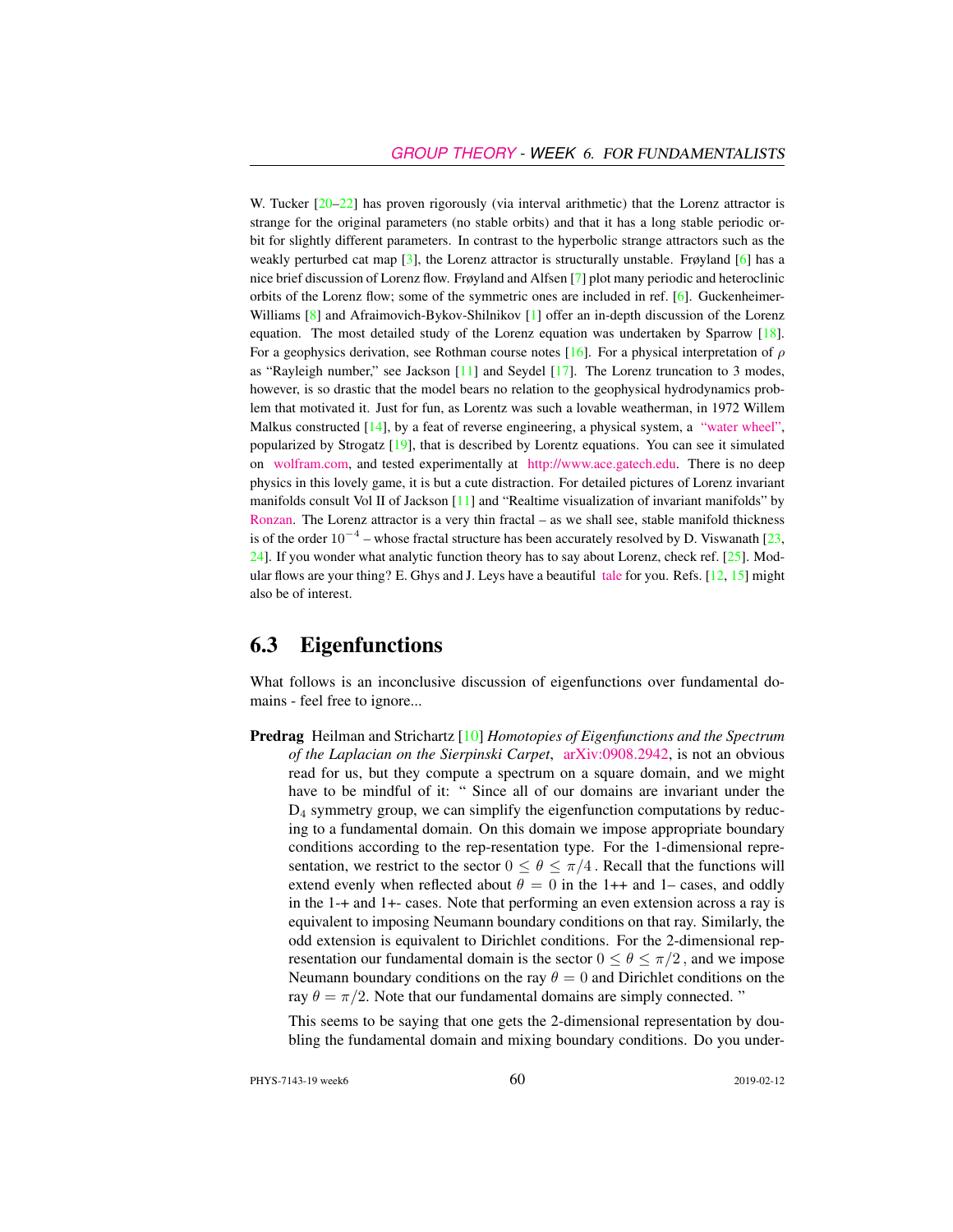stand that?

- Boris Here is my present understanding of the fundamental domains issue: If you want simple boundary conditions like Dirichlet or Neumann you stick to 1d representations only. They connect eigenfunction to itself at the fundamental domain boundaries – otherwise you would need to connect pair of functions (would be something like boundary conditions for spinor in case of 2d representations.) So what you do is the following: take the largest abelian subgroup  $Z_2 \times Z_2$  (for D<sup>4</sup> ) and split its spectrum with respect to its fundamental domain defined as 1/4 of the square (twice the fundamental domain of the full group). Then your see that Dirichlet-Dirichlet and Neumann-Neumann Hamiltonians still have  $Z_2$ symmetry so your split them further into the Hamiltonians of the 1/8 fundamental domain. But Dirichlet-Neumann remains 1/4th of the square.
- Predrag Your argument is in the spirit of Harter's class operators construction (see week 5) of higher-dimensional representations by using particular chains of subgroups, but I am not able to visualize how that larger fundamental domain (of the lower-order subgroup) folds back into the small fundamental domain of the whole group. By the time the dust settles, I have the symmetry factorization of the determinants that we need, but I do not have a gut feeling for the boundary conditions that you do, when it comes to higher-dimensional irreps.

#### References

- [1] V. S. Afraimovich, B. B. Bykov, and L. P. Shilnikov, "On the origin and structure of the Lorenz attractor", Dokl. Akad. Nauk SSSR 234, In Russian, 336–339 (1977).
- [2] M. L. Cartwright and J. E. Littlewood, ["On non-linear differential equations of](http://dx.doi.org/10.1112/jlms/s1-20.3.180) [the second order",](http://dx.doi.org/10.1112/jlms/s1-20.3.180) [J. London Math. Soc.](http://dx.doi.org/10.1112/jlms/s1-20.3.180) 20, 180–189 (1945).
- [3] S. C. Creagh, ["Quantum zeta function for perturbed cat maps",](http://dx.doi.org/10.1063/1.166119) Chaos 5[, 477–](http://dx.doi.org/10.1063/1.166119) [493 \(1995\).](http://dx.doi.org/10.1063/1.166119)
- [4] P. Cvitanović, *[Universality in Chaos](http://books.google.com/books?vid=ISBN9780852742600)*, 2nd ed. (Adam Hilger, Bristol, 1989).
- [5] S. Denisov and A. V. Ponomarev, ["Oscillons: An encounter with dynamical](http://dx.doi.org/10.1063/1.3562545) [chaos in 1953?",](http://dx.doi.org/10.1063/1.3562545) Chaos 21[, 023123 \(2011\).](http://dx.doi.org/10.1063/1.3562545)
- [6] J. Frøyland, *[Introduction to Chaos and Coherence](http://books.google.com/books?vid=ISBN9780750301954)* (Taylor & Francis, Bristol, 1992).
- [7] J. Frøyland and K. H. Alfsen, ["Lyapunov-exponent spectra for the Lorenz model",](http://dx.doi.org/10.1103/physreva.29.2928) Phys. Rev. A 29[, 2928 \(1984\).](http://dx.doi.org/10.1103/physreva.29.2928)
- [8] J. Guckenheimer and R. Williams, ["Structural stability of the Lorenz attractor",](https://link.springer.com/content/pdf/10.1007/BF02684769.pdf) [Publ. Math. IHES](https://link.springer.com/content/pdf/10.1007/BF02684769.pdf) 50, 55–72 (1979).
- [9] B.-L. Hao, *[Chaos II](http://dx.doi.org/10.1142/1001)* (World Scientific, Singapore, 1990).
- [10] S. M. Heilman and R. S. Strichartz, ["Homotopies of eigenfunctions and the spec](http://dx.doi.org/10.1142/S0218348X10004750)[trum of the Laplacian on the Sierpinski carpet",](http://dx.doi.org/10.1142/S0218348X10004750) Fractals 18[, 1–34 \(2010\).](http://dx.doi.org/10.1142/S0218348X10004750)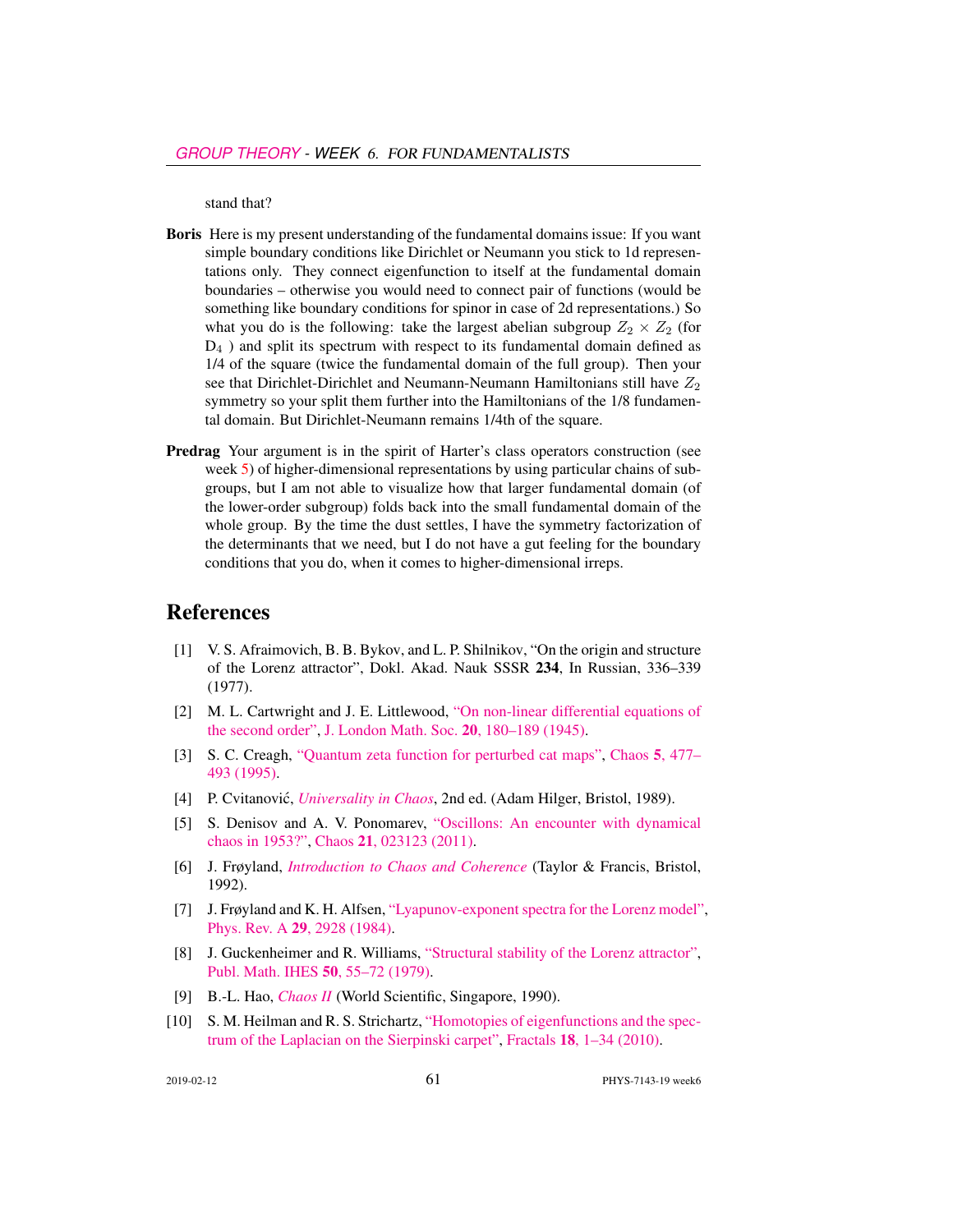- [11] E. A. Jackson, *[Perspectives of Nonlinear Dynamics](http://dx.doi.org/10.1017/cbo9780511623974)*, Vol. 1 (Cambridge Univ. Press, Cambridge, 1989).
- [12] J. B. Laughlin and P. C. Martin, ["Transition to turbulence of a statically stressed](http://dx.doi.org/10.1103/physrevlett.33.1189) [fluid",](http://dx.doi.org/10.1103/physrevlett.33.1189) [Phys. Rev. Lett.](http://dx.doi.org/10.1103/physrevlett.33.1189) 33, 1189 (1974).
- [13] E. N. Lorenz, ["Deterministic nonperiodic flow",](http://dx.doi.org/10.1175/1520-0469(1963)020<0130:DNF>2.0.CO;2) [J. Atmos. Sci.](http://dx.doi.org/10.1175/1520-0469(1963)020<0130:DNF>2.0.CO;2) 20, 130-141 [\(1963\).](http://dx.doi.org/10.1175/1520-0469(1963)020<0130:DNF>2.0.CO;2)
- [14] W. V. R. Malkus, "Non-periodic convection at high and low Prandtl number", Mem. Societe Royale des Sciences de Liege, 125–128 (1972).
- [15] P. Manneville and Y. Pomeau, ["Different ways to turbulence in dissipative dy](http://dx.doi.org/10.1016/0167-2789(80)90013-5)[namical systems",](http://dx.doi.org/10.1016/0167-2789(80)90013-5) Physica D 1[, 219–226 \(1980\).](http://dx.doi.org/10.1016/0167-2789(80)90013-5)
- [16] D. Rothman, [Nonlinear Dynamics I: Chaos,](https://dspace.mit.edu/bitstream/handle/1721.1/84612/12-006j-fall-2006/contents/index.htm) 2006.
- [17] R. Seydel, *[From Equilibrium to Chaos: Practical Bifurcation and Stability Anal](http://euklid.mi.uni-koeln.de/~seydel/buch2.html)[ysis](http://euklid.mi.uni-koeln.de/~seydel/buch2.html)* (Elsevier, New York, 1988).
- [18] C. Sparrow, *[The Lorenz Equations: Bifurcations, Chaos and Strange Attractors](http://dx.doi.org/10.1007/978-1-4612-5767-7)* (Springer, New York, 1982).
- [19] S. H. Strogatz, *[Nonlinear Dynamics and Chaos](http://books.google.com/books?vid=ISBN9780813349107)* (Westview Press, Boulder, CO, 2014).
- [20] W. Tucker, ["The Lorenz attractor exists",](http://dx.doi.org/10.1016/s0764-4442(99)80439-x) [C. R. Acad. Sci. Paris Sér. I Math.](http://dx.doi.org/10.1016/s0764-4442(99)80439-x) 328, [1197–1202 \(1999\).](http://dx.doi.org/10.1016/s0764-4442(99)80439-x)
- [21] W. Tucker, ["A rigorous ODE solver and Smale's 14th problem",](http://dx.doi.org/10.1007/s002080010018) [Found. Comp.](http://dx.doi.org/10.1007/s002080010018) Math. 2[, 53–117 \(2002\).](http://dx.doi.org/10.1007/s002080010018)
- [22] M. Viana, ["What's new on Lorenz strange attractors?",](http://dx.doi.org/10.1007/bf03025276) [Math. Intelligencer](http://dx.doi.org/10.1007/bf03025276) 22, [6–19 \(2000\).](http://dx.doi.org/10.1007/bf03025276)
- [23] D. Viswanath, ["Symbolic dynamics and periodic orbits of the Lorenz attractor",](http://dx.doi.org/10.1088/0951-7715/16/3/314) Nonlinearity 16[, 1035–1056 \(2003\).](http://dx.doi.org/10.1088/0951-7715/16/3/314)
- [24] D. Viswanath, ["The fractal property of the Lorenz attractor",](http://dx.doi.org/10.1016/j.physd.2003.10.006) [Physica D](http://dx.doi.org/10.1016/j.physd.2003.10.006) 190, [115–128 \(2004\).](http://dx.doi.org/10.1016/j.physd.2003.10.006)
- [25] D. Viswanath and S. Şahutoğlu, ["Complex singularities and the Lorenz attrac](http://dx.doi.org/10.1137/090753474)[tor",](http://dx.doi.org/10.1137/090753474) SIAM Rev. 52[, 294–314 \(2010\).](http://dx.doi.org/10.1137/090753474)

### **Exercises**

6.1. 3-disk symbolic dynamics. As periodic trajectories will turn out to be our main tool to breach deep into the realm of chaos, it pays to start familiarizing oneself with them now by sketching and counting the few shortest prime cycles. Show that the 3-disk pinball has  $3 \cdot 2^{n-1}$  itineraries of length n. List periodic orbits of lengths 2, 3, 4, 5,  $\cdots$ . Verify that the shortest 3-disk prime cycles are 12, 13, 23, 123, 132, 1213, 1232, 1323, 12123, · · · . Try to sketch them. (continued in exercise 6.3)

PHYS-7143-19 week6 2019-02-12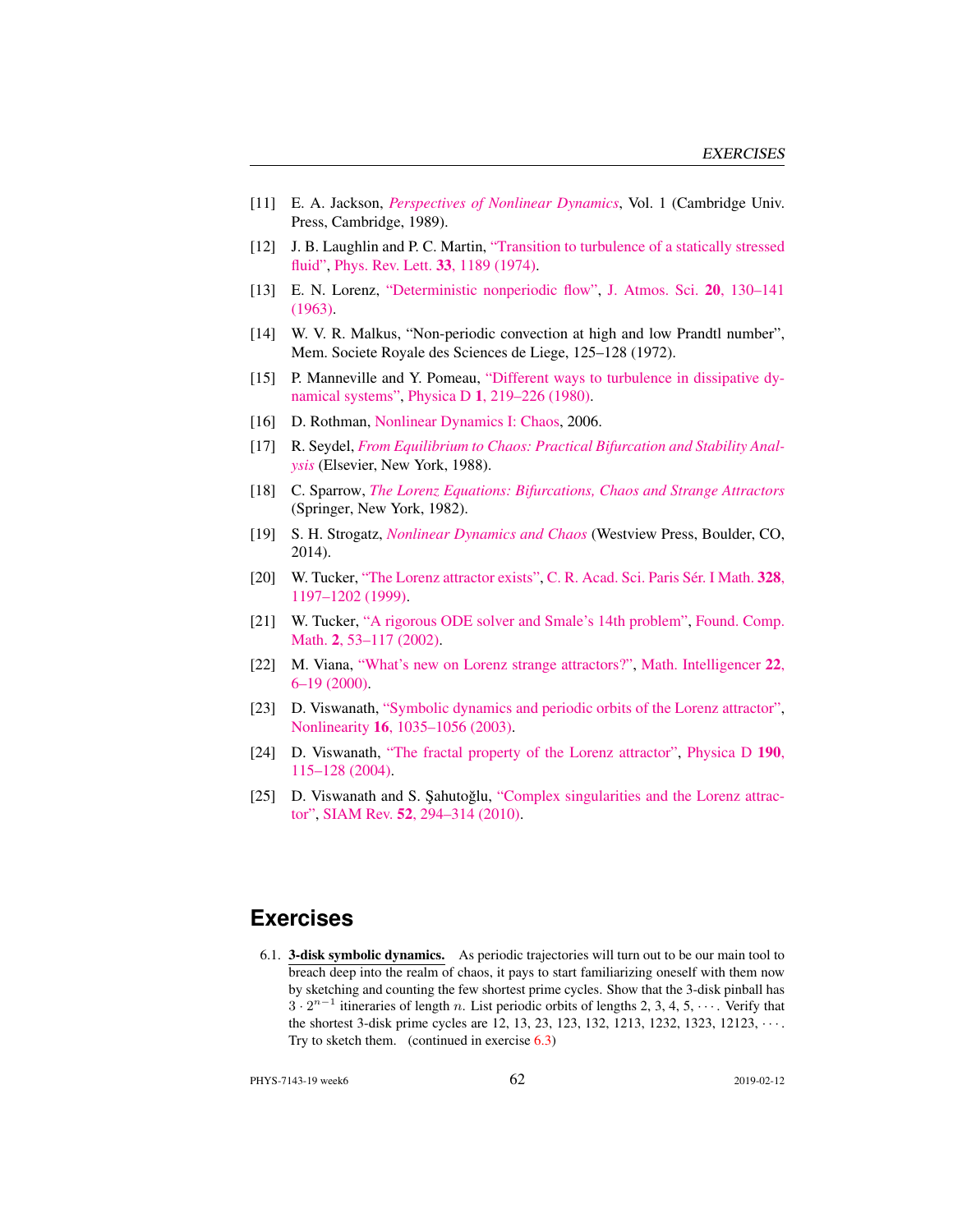A comment about exercise  $6.1$ , exercise  $6.2$ , and exercise  $6.3$ : If parts of these problems seem trivial - they are. The intention is just to check that you understand what these symbolic dynamics codings are - the main message is that the really smart coding (fundamental domain) is 1-to-1 given by the group theory operations that map a point in the fundamental domain to where it is in the full state space. This observation you might not find deep, but it is - instead of *absolute* labels, in presence of symmetries one only needs to keep track of *relative* motions, from domain to domain, does not matter which domain in absolute coordinates - that is what group actions do. And thus the word '*relative*' creeps into this exposition.

- 6.2. Reduction of 3-disk symbolic dynamics to binary. (continued from exercise 6.1)
	- (a) Verify that the 3-disk cycles  $\{\overline{12}, \overline{13}, \overline{23}\}, \{\overline{123}, \overline{132}\}, \{\overline{1213} \pm 2 \text{ perms.}\},\$  $\{121\,232\,313 + 5$  perms.},  $\{121\,323 + 2$  perms.},  $\cdots$ , correspond to the fundamental domain cycles  $\overline{0}$ ,  $\overline{1}$ ,  $\overline{01}$ ,  $\overline{001}$ ,  $\overline{011}$ ,  $\cdots$  respectively.
	- (b) Check the reduction for short cycles in table  $6.1$  by drawing them both in the full 3-disk system and in the fundamental domain, as in figure 6.2.
	- (c) Optional: Can you see how the group elements listed in table 6.1 relate irreducible segments to the fundamental domain periodic orbits?

(continued in exercise 6.3)

- 6.3. **3-disk fundamental domain cycles.** Try to sketch  $\overline{0}$ ,  $\overline{1}$ ,  $\overline{01}$ ,  $\overline{001}$ ,  $\overline{011}$ ,  $\cdots$  in the fundamental domain, and interpret the symbols  $\{0, 1\}$  by relating them to topologically distinct types of collisions. Compare with table 6.1. Then try to sketch the location of periodic points in the Poincaré section of the billiard flow. The point of this exercise is that while in the configuration space longer cycles look like a hopeless jumble, in the Poincaré section they are clearly and logically ordered. The Poincaré section is always to be preferred to projections of a flow onto the configuration space coordinates, or any other subset of state space coordinates which does not respect the topological organization of the flow.
- 6.4.  $\mathbb{Z}_2$ -equivariance of Lorenz system. Verify that the vector field in Lorenz equations (6.4)

$$
\dot{x} = v(x) = \begin{bmatrix} \dot{x} \\ \dot{y} \\ \dot{z} \end{bmatrix} = \begin{bmatrix} \sigma(y - x) \\ \rho x - y - xz \\ xy - bz \end{bmatrix}
$$
(6.14)

is equivariant under the action of cyclic group  $Z_2 = \{e, C^{1/2}\}\$  acting on  $\mathbb{R}^3$  by a  $\pi$ rotation about the  $z$  axis,

$$
C^{1/2}(x, y, z) = (-x, -y, z),
$$

as claimed in example 6.1.

- 6.5. Proto-Lorenz system. Here we quotient out the  $Z_2$  symmetry by constructing an explicit "intensity" representation of the desymmetrized Lorenz flow.
	- 1. Rewrite the Lorenz equation  $(6.4)$  in terms of variables

$$
(u, v, z) = (x2 – y2, 2xy, z),
$$
\n(6.15)

2019-02-12 **63** PHYS-7143-19 week6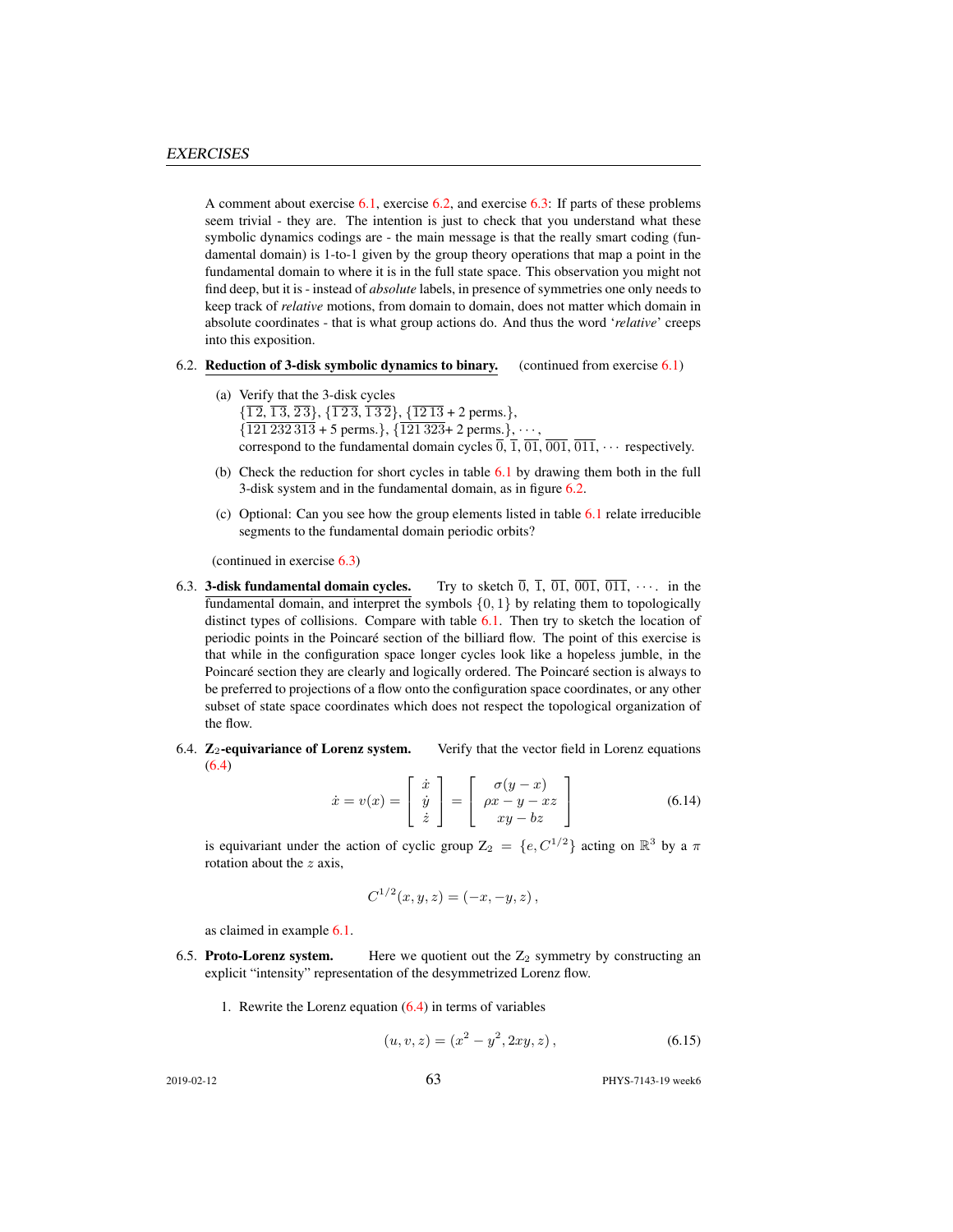show that it takes form

$$
\begin{bmatrix}\n\dot{u} \\
\dot{v} \\
\dot{z}\n\end{bmatrix} = \begin{bmatrix}\n-(\sigma+1)u + (\sigma-r)v + (1-\sigma)N + vz \\
(r-\sigma)u - (\sigma+1)v + (r+\sigma)N - uz - Nz \\
v/2 - bz\n\end{bmatrix}
$$
\n(6.16)

- 2. Show that this is the  $(Lorenz)/Z_2$  quotient map for the Lorenz flow, i.e., that it identifies points related by the  $\pi$  rotation (6.6).
- 3. Show that (6.15) is invertible. Where does the inverse not exist?
- 4. Compute the equilibria of proto-Lorenz and their stabilities. Compare with the equilibria of the Lorenz flow.
- 5. Plot the strange attractor both in the original form (6.4) and in the proto-Lorenz form (6.16)



for the Lorenz parameter values  $\sigma = 10$ ,  $b = 8/3$ ,  $\rho = 28$ . Topologically, does it resemble more the Lorenz, or the Rössler attractor, or neither? (plot by J. Halcrow)

- 7. Show that a periodic orbit of the proto-Lorenz is either a periodic orbit or a relative periodic orbit of the Lorenz flow.
- 8. Show that if a periodic orbit of the proto-Lorenz is also periodic orbit of the Lorenz flow, their Floquet multipliers are the same. How do the Floquet multipliers of relative periodic orbits of the Lorenz flow relate to the Floquet multipliers of the proto-Lorenz?
- 9 Show that the coordinate change (6.15) is the same as rewriting

$$
\dot{r} = \frac{r}{2} \left( -\sigma - 1 + (\sigma + \rho - z) \sin 2\theta \right.\n+ (1 - \sigma) \cos 2\theta) \n\dot{\theta} = \frac{1}{2} \left( -\sigma + \rho - z + (\sigma - 1) \sin 2\theta \right.\n+ (\sigma + \rho - z) \cos 2\theta) \n\dot{z} = -bz + \frac{r^2}{2} \sin 2\theta.
$$
\n(6.17)

PHYS-7143-19 week6 64 2019-02-12